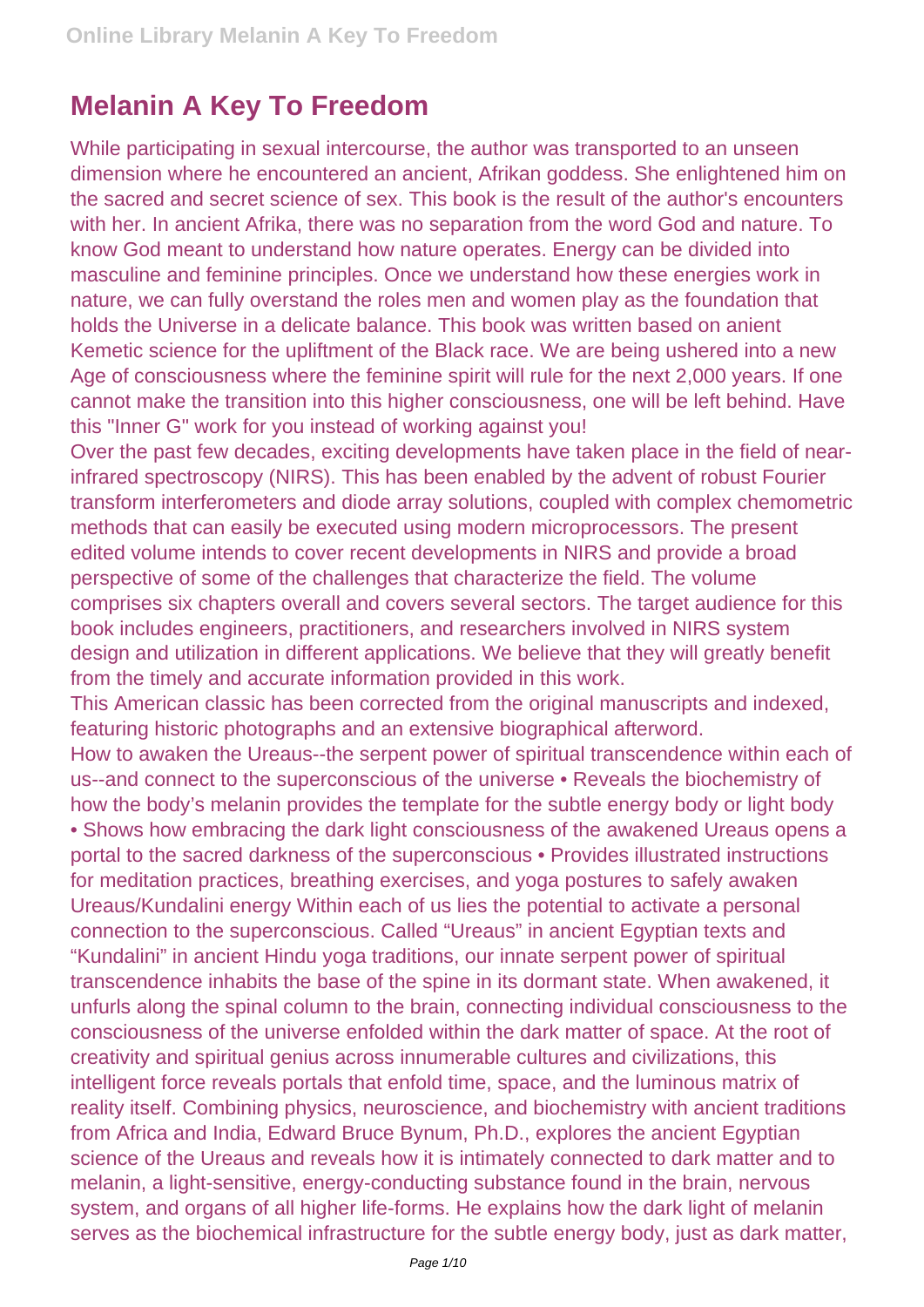together with gravity, holds the galaxies and constellations together. With illustrated instructions, he shows how to safely awaken and stabilize the spiritual energy of the Ureaus through meditation practices, breathing exercises, and yoga postures as well as how to prepare the subtle body for transdimensional soul travel. By embracing the dark light of the shining serpent within, we overcome our collective fear of the vast living darkness without. By embracing the dark, we transcend reality to the dimension of light. NEW YORK TIMES BESTSELLER Building on the groundwork laid in the New York Times bestseller White Fragility, Robin DiAngelo explores how a culture of niceness inadvertently promotes racism. In White Fragility, Robin DiAngelo explained how racism is a system into which all white people are socialized and challenged the belief that racism is a simple matter of good people versus bad. DiAngelo also made a provocative claim: white progressives cause the most daily harm to people of color. In Nice Racism, her follow-up work, she explains how they do so. Drawing on her background as a sociologist and over 25 years working as an anti-racist educator, she picks up where White Fragility left off and moves the conversation forward. Writing directly to white people as a white person, DiAngelo identifies many common white racial patterns and breaks down how well-intentioned white people unknowingly perpetuate racial harm. These patterns include: • rushing to prove that we are "not racist" • downplaying white advantage • romanticizing Black, Indigenous and other peoples of color (BIPOC) • pretending white segregation "just happens" • expecting BIPOC people to teach us about racism • carefulness • and feeling immobilized by shame. DiAngelo explains how spiritual white progressives seeking community by coopting Indigenous and other groups' rituals create separation, not connection. She challenges the ideology of individualism and explains why it is OK to generalize about white people, and she demonstrates how white people who experience other oppressions still benefit from systemic racism. Writing candidly about her own missteps and struggles, she models a path forward, encouraging white readers to continually face their complicity and embrace courage, lifelong commitment, and accountability. Nice Racism is an essential work for any white person who recognizes the existence of systemic racism and white supremacy and wants to take steps to align their values with their actual practice. BIPOC readers may also find the "insiders" perspective useful for navigating whiteness. Includes a study guide.

In the 16th century, the beginning of African enslavement in the Americas until the ratification of the Thirteenth Amendment and emancipation in 1865, Africans were hunted like animals, captured, sold, tortured, and raped. They experienced the worst kind of physical, emotional, psychological, and spiritual abuse. Given such history, isn't it likely that many of the enslaved were severely traumatized? And did the trauma and the effects of such horrific abuse end with the abolition of slavery? Emancipation was followed by one hundred more years of institutionalized subjugation through the enactment of Black Codes and Jim Crow laws, peonage, convict leasing, domestic terrorism and lynching. Today the violations continue, and when combined with the crimes of the past, they result in yet unmeasured injury. What do repeated traumas, endured generation after generation by a people produce? What impact have these ordeals had on African Americans today? Dr. Joy DeGruy, answers these questions and more. With over thirty years of practical experience as a professional in the mental health field, Dr. DeGruy encourages African Americans to view their attitudes,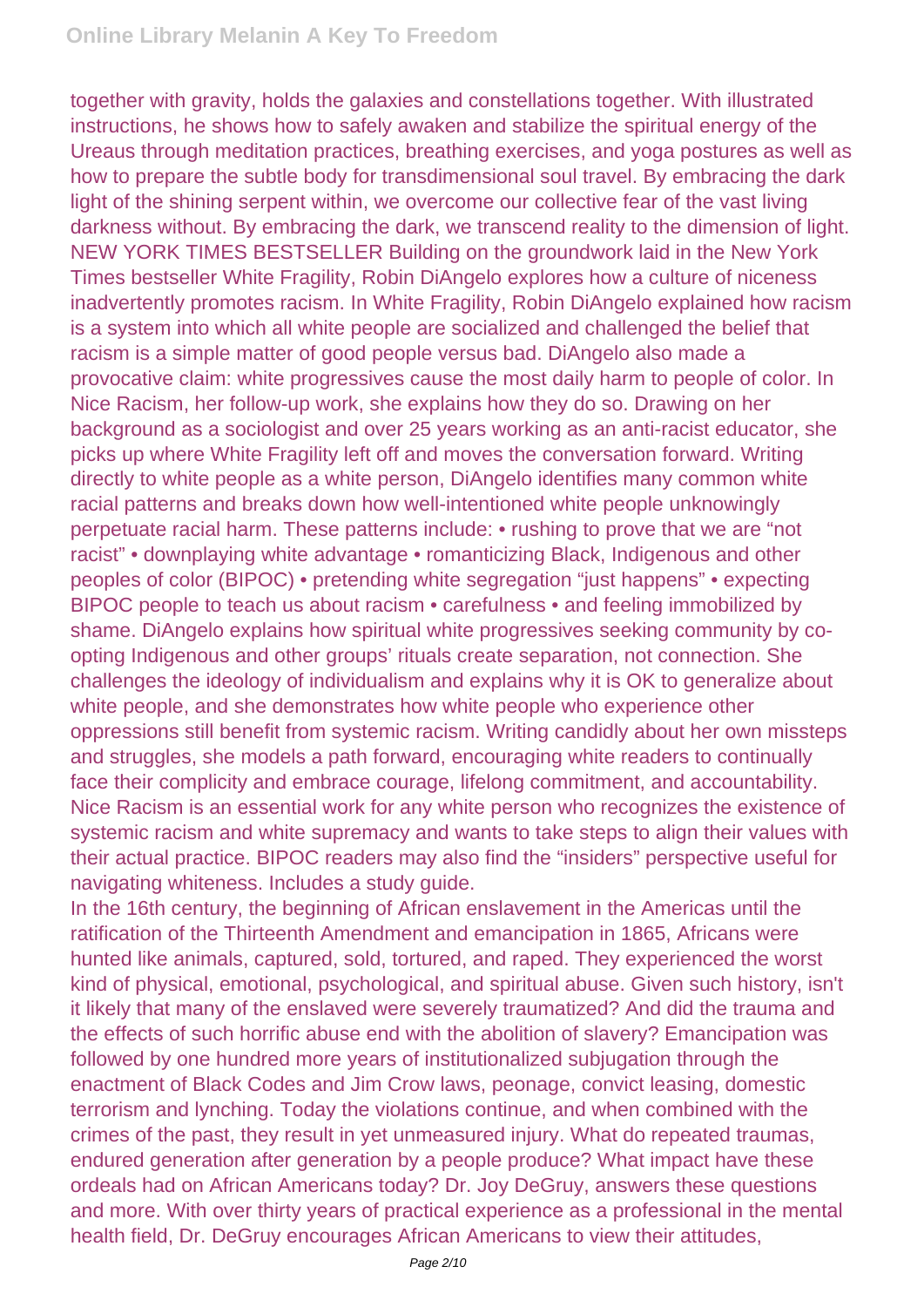assumptions, and behaviors through the lens of history and so gain a greater understanding of how centuries of slavery and oppression have impacted people of African descent in America. Post Traumatic Slave Syndrome helps to lay the necessary foundation to ensure the well-being and sustained health of future generations and provides a rare glimpse into the evolution of society's beliefs, feelings, attitudes and behavior concerning race in America.

Told in two voices, sixteen-year-old Audre and Mabel, both young women of color from different backgrounds, fall in love and figure out how to care for each other as one of them faces a fatal illness.

A Study of ancient African history reveals an early African definition of the human Melanin System as a whole body Black Melanin System that serves as the eye of the soul to produce inner vision, true spiritual consciousness, creative genius, beatific vision, to become Godlike, and to have conversation with the immortals (Ancestors). The purpose of ancient African education was to provide knowledge and development of the will of the student that allowed salvation (freedom) of the soul from the fetters (chains) of the physical body (George G. M. James, Stolen Legacy

Join Melanin Origins as we tell of the Tuskegee Airmen and a few of their accomplishments in flight and in moral character. Author Larry Simmons penned this story for children worldwide in hopes to awaken the conquering, persevering and ambitious nature in every child that reads this book.

'This book rewarded me with dark, dry chuckles on every page' Reni Eddo-Lodge 'Hilarious . . . This original approach to discussing race is funny, intellectual and timely' Independent 'The work of a true mastermind' Benjamin Zephaniah I learned early on that, for me as a black professional, to rise through the ranks and really attain power, I needed to adopt the most ruthless of mindsets possible: the mindset of the White Man who would tear your cheek from your face before he even considered turning his one first.

Race is real because we perceive it. Racism is real because we enact it. But the appeal to science to strengthen racist ideologies is on the rise - and increasingly part of the public discourse on politics, migration, education, sport and intelligence. Stereotypes and myths about race are expressed not just by overt racists, but also by well-intentioned people whose experience and cultural baggage steer them towards views that are not supported by the modern study of human genetics. Even some scientists are uncomfortable expressing opinions deriving from their research where it relates to race. Yet, if understood correctly, science and history can be powerful allies against racism, granting the clearest view of how people actually are, rather than how we judge them to be. HOW TO ARGUE WITH A RACIST is a vital manifesto for a twenty-first century understanding of human evolution and variation, and a timely weapon against the misuse of science to justify bigotry.

Asking the question, Are people with dark skin truly different?, these essays consider the history, science, and psychology of melanin. With contributions from such noted writers and scholars as Hunter Adams, Ann Brown, Richard King, and Owen Moore, these writings explore the history of people with surface skin melanin. The genetic influence of melanin on culture and learning is also addressed, with a specific look at the unfair treatment of African American children in schools that has led to poor IQ test scores and disproportionate numbers of African American children in special education classes.

This book is compiled of scientific research on melanin and copper as well as my personal experiences and understanding of them being one and the same. All pigment comes from copper and in that pigment we see the process of life in motion. Melanin is the name of the human pigment, but copper is the source.

African Origin of Biological Psychiatry produces data pertaining to the diagnosis of genetic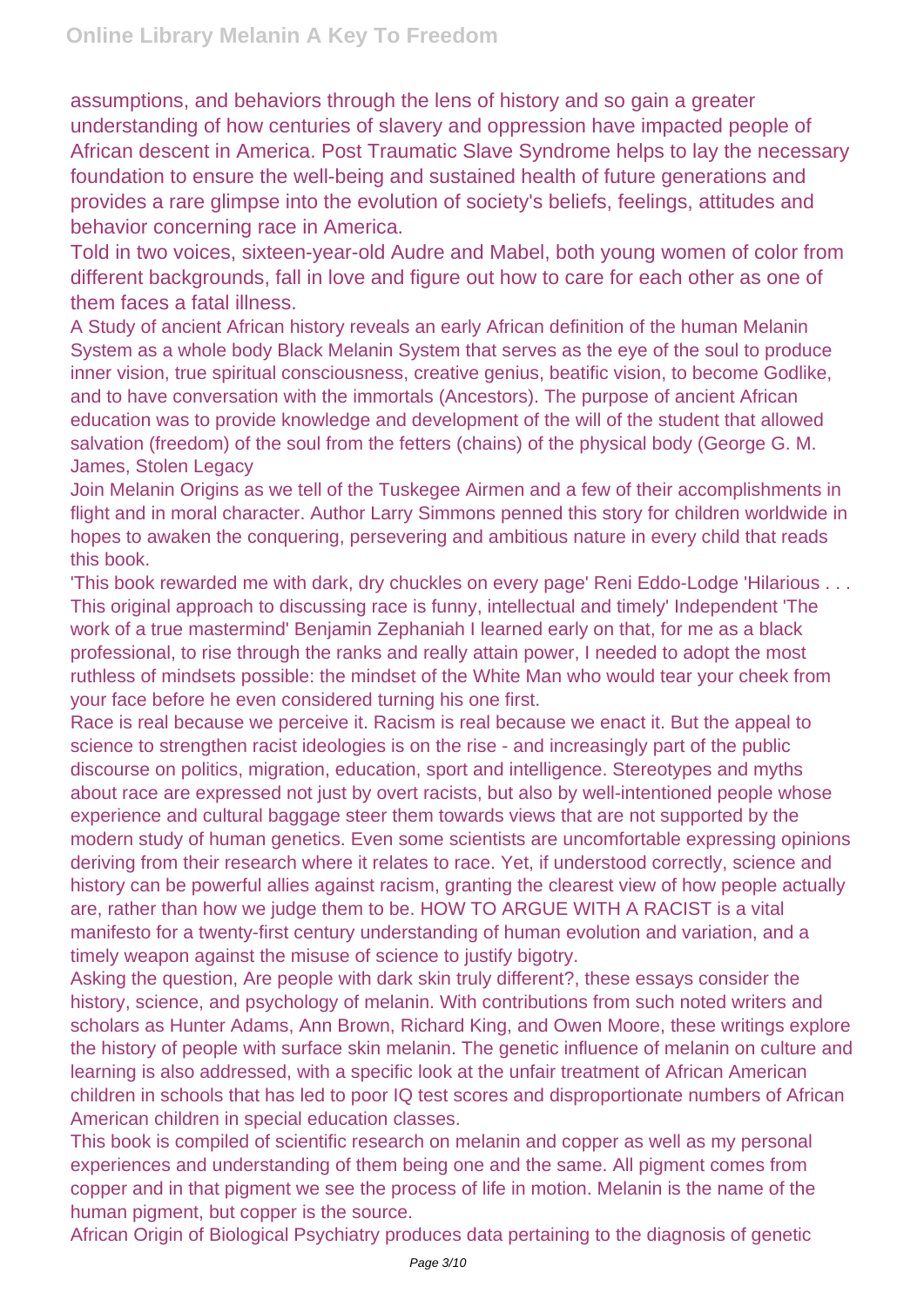predispositions of historical Blackness. World experts in science have always clashed in debating the origin of man however, a Geneticist from the University of California in Berkeley, using gene analysis, recently asserted that, "all modern races derived from an African Woman." As far as biochemist is concerned, the genetic evidence for evolution of modern people is so conclusive that the counter arguments have no validity. For most Americans and African Americans, the study of origins has been approached from a Eurocentric worldview. The effect of this worldview on African Americans has been the development of mental slavery. King's research brings provisions that may challenge the very existence of biological racism that European science established to control behavior. His research is in rhythm with Neely Fuller Jr's views on African American priorities

Albinism in Africa: Historical, Geographic, Medical, Genetic, and Psychosocial Aspects provides the first in-depth reference for understanding and treating patients of human albinism in Africa. Leading international contributors examine the historical, geographic, psychosocial, genetic and molecular considerations of importance in effectively and sensitively managing this genetic disorder. Foundational chapters covering the historical and psychosocial aspects of albinism are supplemented by discussions of the pathobiology of the disease, as well as a thorough analysis of the genetics of skin pigmentation, eye pigmentation, hair pigmentation, and incidents of skin cancer involved in the manifestations of this disorder. New prenatal diagnostics and genetic testing methods, genetic risk assessment for individuals, families, and communities, and novel genetic markers that may be used for developing new therapeutics for treating albinism are also discussed in detail. The book provides care management approaches that may be applied to instances of albinism in other regions, along with guiding principles for treating rare genetic disorders and stigmatized patient populations across the globe. Includes contributions from leading international contributors who examine the historical, geographic, psychosocial, genetic and molecular aspects of importance in sensitively managing albinism in Africa Discusses recent advances in our understanding of the pathobiology of albinism, while also offering a thorough analysis of the genetics of skin pigmentation, eye pigmentation, hair pigmentation, and rates of skin cancer Highlights new prenatal diagnostics and genetic testing methods and approaches to genetic risk assessment for individuals, families and communities Christians and Christianity have been central to Hip Hop since its inception. This book explores the intersection of Christians and Hip Hop and the multiple outcomes of this intersection. It lays out the ways in which Christians and Hip Hop overlap and diverge. The intersection of Christians and Hip Hop brings together African diasporic cultures, lives, memories and worldviews. Moving beyond the focus on rappers and so-called "Christian Hip Hop," each chapter explores three major themes of the book: identifying Hip Hop, irreconcilable Christianity, and boundaries.There is a self-identified Christian Hip Hop (CHH) community that has received some scholarly attention. At the same time, scholars have analyzed Christianity and Hip Hop without focusing on the selfidentified community. This book brings these various conversations together and show, through these three themes, the complexities of the intersection of Christians and Hip Hop. Hip Hop is more than rap music, it is an African diasporic phenomenon. These three themes elucidate the many characteristics of the intersection between Christians and Hip Hop and our reasoning for going beyond "Christian Hip Hop." This collection is a multi-faceted view of how religious belief plays a role in Hip Hoppas' lives and community. It will, therefore, be of great interest to scholars of Religion and Hip Hop,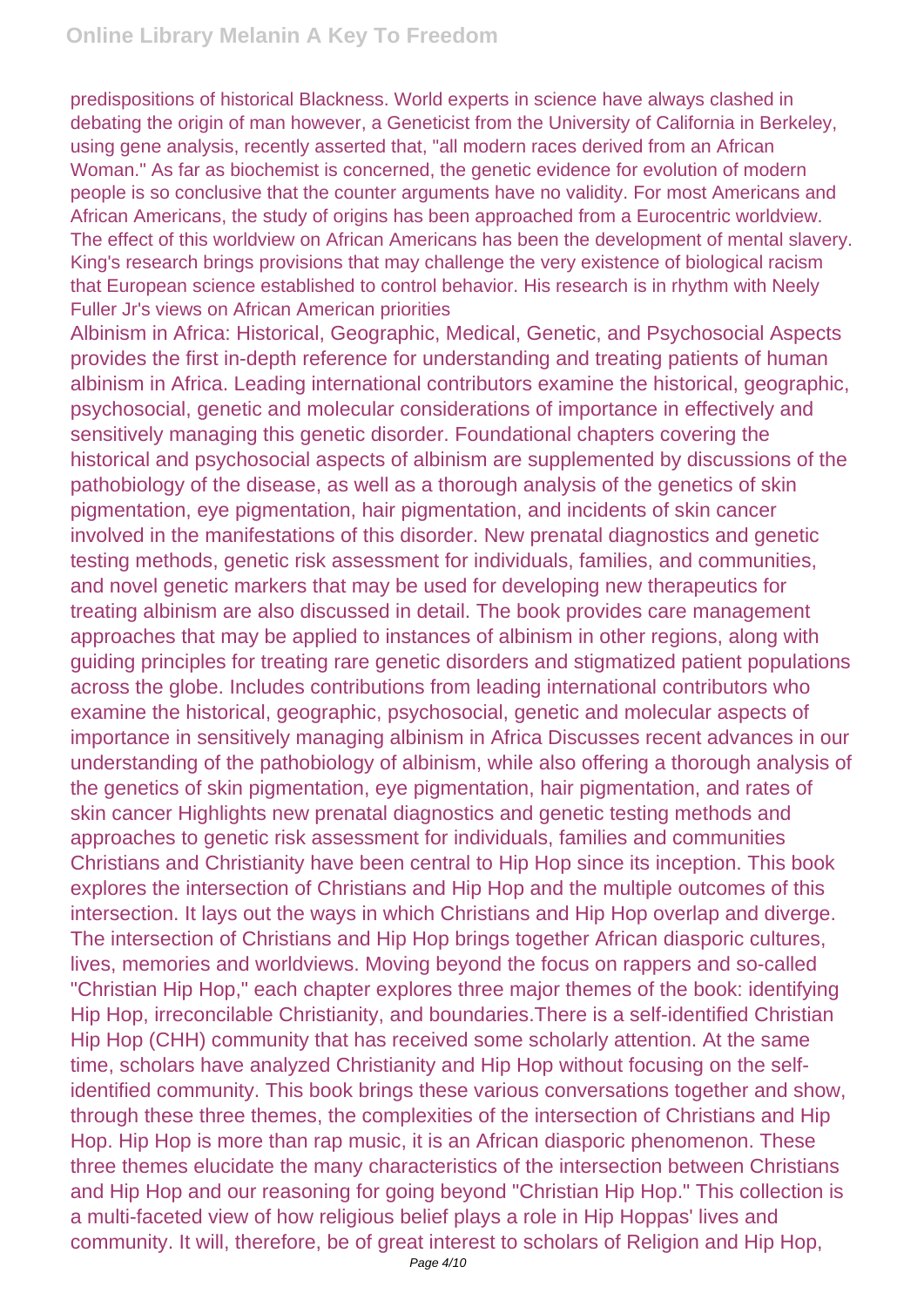Hip Hop, African Diasporas, Religion and the Arts, Religion and Race and Black Theology as well as Religious Studies more generally.

The Melanin Effect book offers readers the best work from some of the world's leading researchers, scholars and scientists on melanin. Understanding melanin can offer you an insight to the universal truth that we are all unique and that's what makes us special in every way. Opening up your understanding of melanin to your own optimal diet, mental state, emotional well-being and greater consciousness. Our ancestors spoke about the third eye and the body being a temple for resurrection by light. Modern science and ancient science have never had such a fruitful discussion than this book. It's for the curious, the willing, the thought provoking, the self developer, the self identity proclaimer and the enlightened ones who are known as the "Melanin Effect". Improving education outcomes for Black students begins with resisting racist characterizations of blackness. Chezare A. Warren, a nationally recognized scholar of race and education equity, emphasizes the imperative that possibility drive efforts aimed at transforming education for Black learners. Inspired by the "freedom dreaming" of activists in the Black radical tradition, the book is comprised of nine principles that clarify how centeringpossibility actively refuses limitations for what Black people can create, accomplish, and achieve. This interdisciplinary volume also features over 30 original images, poems, and lyrics by Black artists from around the United States, each helping to breathe new life into the concept of possibility and its relevance to remaking Black children's experience of school. Warren draws on research in history, cultural studies, and sociology to cast a vision of Black education futures unencumbered by antiblackness and White supremacy. This justice-oriented text will inspire innovative solutions to eliminating harm and generating education alternatives that Black students desire and deserve. Book Features: Describes practical, antideficit approaches to educating Black children, youth, and young adults. Focuses on productively reorienting visions, philosophies, and rationales guiding contemporary Black education transformation work. Includes relatable stories and anecdotes written in a conversational style. Filled with provocative pieces of original art by Black artists, such as paintings, drawings, photographs, mixed media, spoken word, poems, and song lyrics.

In New York in the middle of the twentieth century, comic book companies figured out how to make millions from comics without paying their creators anything. In San Francisco at the start of the twenty-first century, tech companies figured out how to make millions from online abuse without paying its creators anything. In the 1990s, Adeline drew a successful comic book series that ended up making her kind-of famous. In 2013, Adeline aired some unfashionable opinions that made their way onto the Internet. The reaction of the Internet, being a tool for making millions in advertising revenue from online abuse, was predictable. The reaction of the Internet, being part of a culture that hates women, was to send Adeline messages like 'Drp slut ... hope u get gang rape.'Set in a San Francisco hollowed out by tech money, greed and rampant gentrification, I Hate the Internet is a savage indictment of the intolerable bullshit of unregulated capitalism and an uproarious, hilarious but above all furious satire of our Internet Age.

From a star theoretical physicist, a journey into the world of particle physics and the cosmos -- and a call for a more just practice of science. In The Disordered Cosmos, Dr.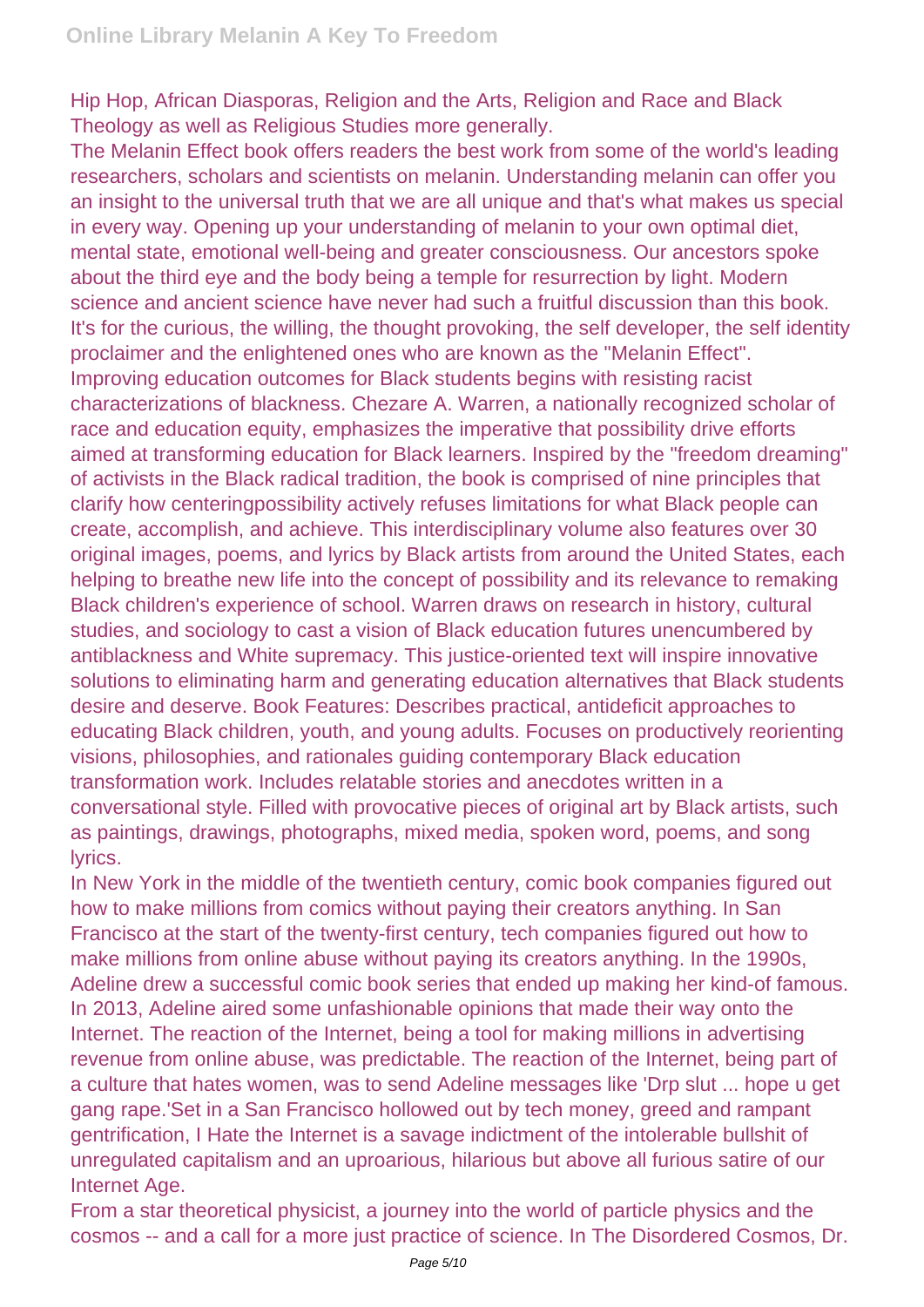Chanda Prescod-Weinstein shares her love for physics, from the Standard Model of Particle Physics and what lies beyond it, to the physics of melanin in skin, to the latest theories of dark matter -- all with a new spin informed by history, politics, and the wisdom of Star Trek. One of the leading physicists of her generation, Dr. Chanda Prescod-Weinstein is also one of fewer than one hundred Black American women to earn a PhD from a department of physics. Her vision of the cosmos is vibrant, buoyantly non-traditional, and grounded in Black feminist traditions. Prescod-Weinstein urges us to recognize how science, like most fields, is rife with racism, sexism, and other dehumanizing systems. She lays out a bold new approach to science and society that begins with the belief that we all have a fundamental right to know and love the night sky. The Disordered Cosmos dreams into existence a world that allows everyone to tap into humanity's wealth of knowledge about the wonders of the universe. 1.EGYPTIAN YOGA: THE PHILOSOPHY OF ENLIGHTENMENT An original, fully illustrated work, including hieroglyphs, detailing the meaning of the Egyptian mysteries, tantric yoga, psycho-spiritual and physical exercises. Egyptian Yoga is a guide to the practice of the highest spiritual philosophy which leads to absolute freedom from human misery and to immortality. It is well known by scholars that Egyptian philosophy is the basis of Western and Middle Eastern religious philosophies such as Christianity, Islam, Judaism, the Kabala, and Greek philosophy, but what about Indian philosophy, Yoga and Taoism? What were the original teachings? How can they be practiced today? What is the source of pain and suffering in the world and what is the solution? Discover the deepest mysteries of the mind and universe within and outside of your self. ISBN: 1-884564-01-1

SHORTLISTED FOR THE JAMES TAIT BLACK PRIZE | THE JHALAK PRIZE | THE BREAD AND ROSES AWARD & LONGLISTED FOR THE ORWELL PRIZE FOR POLITICAL WRITING 'This is the book I've been waiting for - for years. It's personal, historical, political, and it speaks to where we are now' Benjamin Zephaniah 'I recommend Natives to everyone' Candice Carty-Williams From the first time he was stopped and searched as a child, to the day he realised his mum was white, to his first encounters with racist teachers - race and class have shaped Akala's life and outlook. In this unique book he takes his own experiences and widens them out to look at the social, historical and political factors that have left us where we are today. Covering everything from the police, education and identity to politics, sexual objectification and the far right, Nativesspeaks directly to British denial and squeamishness when it comes to confronting issues of race and class that are at the heart of the legacy of Britain's racialised empire. Natives is the searing modern polemic and Sunday Times bestseller from the BAFTA and MOBO award-winning musician and political commentator, Akala. 'The kind of disruptive, aggressive intellect that a new generation is closely watching' Afua Hirsch, Observer 'Part biography, part polemic, this powerful, wide-ranging study picks apart the British myth of meritocracy' David Olusoga, Guardian 'Inspiring' Madani Younis, Guardian 'Lucid, wide-ranging' John Kerrigan, TLS 'A potent combination of autobiography and political history which holds up a mirror to contemporary Britain' Independent 'Trenchant and highly persuasive' Metro 'A history lesson of the kind you should get in school but don't' Stylist

Her story begins on a train. The year is 1956, and the Axis powers of the Third Reich and Imperial Japan rule. To commemorate their Great Victory, they host the Axis Tour: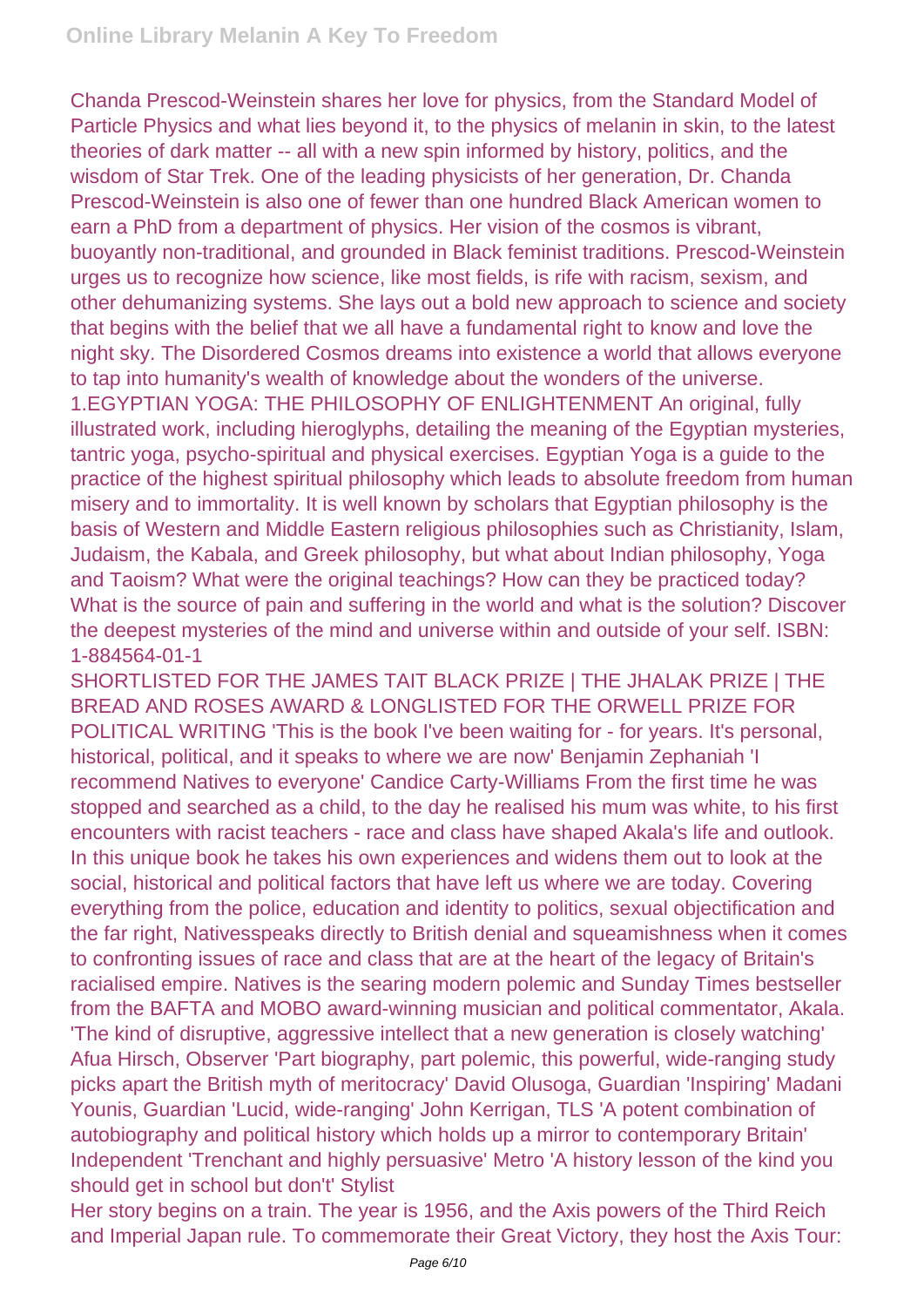an annual motorcycle race across their conjoined continents. The prize? An audience with the highly reclusive Adolf Hitler at the Victor's ball in Tokyo. Yael, a former death camp prisoner, has witnessed too much suffering, and the five wolves tattooed on her arm are a constant reminder of the loved ones she lost. The resistance has given Yael one goal: Win the race and kill Hitler. A survivor of painful human experimentation, Yael has the power to skinshift and must complete her mission by impersonating last year's only female racer, Adele Wolfe. This deception becomes more difficult when Felix, Adele's twin brother, and Luka, her former love interest, enter the race and watch Yael's every move. But as Yael grows closer to the other competitors, can she be as ruthless as she needs to be to avoid discovery and stay true to her mission? From the author of The Walled City comes a fast-paced and innovative novel that will leave you breathless. A white writer recounts his experiences in the American South following treatments that darkened his skin and shares his thoughts on the problems of prejudice and racial iniustice.

Val Garland, the fashion industry's leading makeup artist and the current L'Oréal Paris Global Makeup Director, explores her career highlights and the inspiration behind her most memorable work. She talks for the first time about working with cultural icons including Kate Moss, Edward Enninful, Nick Knight, Vivienne Westwood, John Galliano, and more. Structured around key themes from Val's work, from raw to color chaos, sexy to savage, the book is packed with campaign and catwalk photography, magazine covers, and backstage pictures as well as anecdotes and quotes from leading industry figures. Validated is a must-have for fashion lovers, industry professionals, makeup artists, and followers of Val Garland.

One of Waterstones Best Books to Look Forward to in 2021 The Bookseller's Book of the Month A Guardian 2021 Literary Highlight "I knew in every bone of my body, in every fibre of my being, that I had to report what had happened, not only for myself but to help stop anyone else having to go through what I did. I knew I could not remain silent, or still, I could not stop walking through the world." A journey of reclamation through the natural landscapes of the North, brilliantly exploring identity, nature, place and belonging. Beautifully written and truly inspiring, I Belong Here heralds a powerful and refreshing new voice in nature writing. Anita Sethi was on a journey through Northern England when she became the victim of a race-hate crime. The crime was a vicious attack on her right to exist in a place on account of her race. After the event Anita experienced panic attacks and anxiety. A crushing sense of claustrophobia made her long for wide open spaces, to breathe deeply in the great outdoors. She was intent on not letting her experience stop her travelling freely and without fear. The Pennines known as 'the backbone of Britain' runs through the north and also strongly connects north with south, east with west - it's a place of borderlands and limestone, of rivers and 'scars', of fells and forces. The Pennines called to Anita with a magnetic force; although a racist had told her to leave, she felt drawn to further explore the area she regards as her home, to immerse herself deeply in place. Anita's journey through the natural landscapes of the North is one of reclamation, a way of saying that this is her land too and she belongs in the UK as a brown woman, as much as a white man does. Her journey transforms what began as an ugly experience of hate into one offering hope and finding beauty after brutality. Anita transforms her personal experience into one of universal resonance, offering a call to action, to keep walking onwards. Every footstep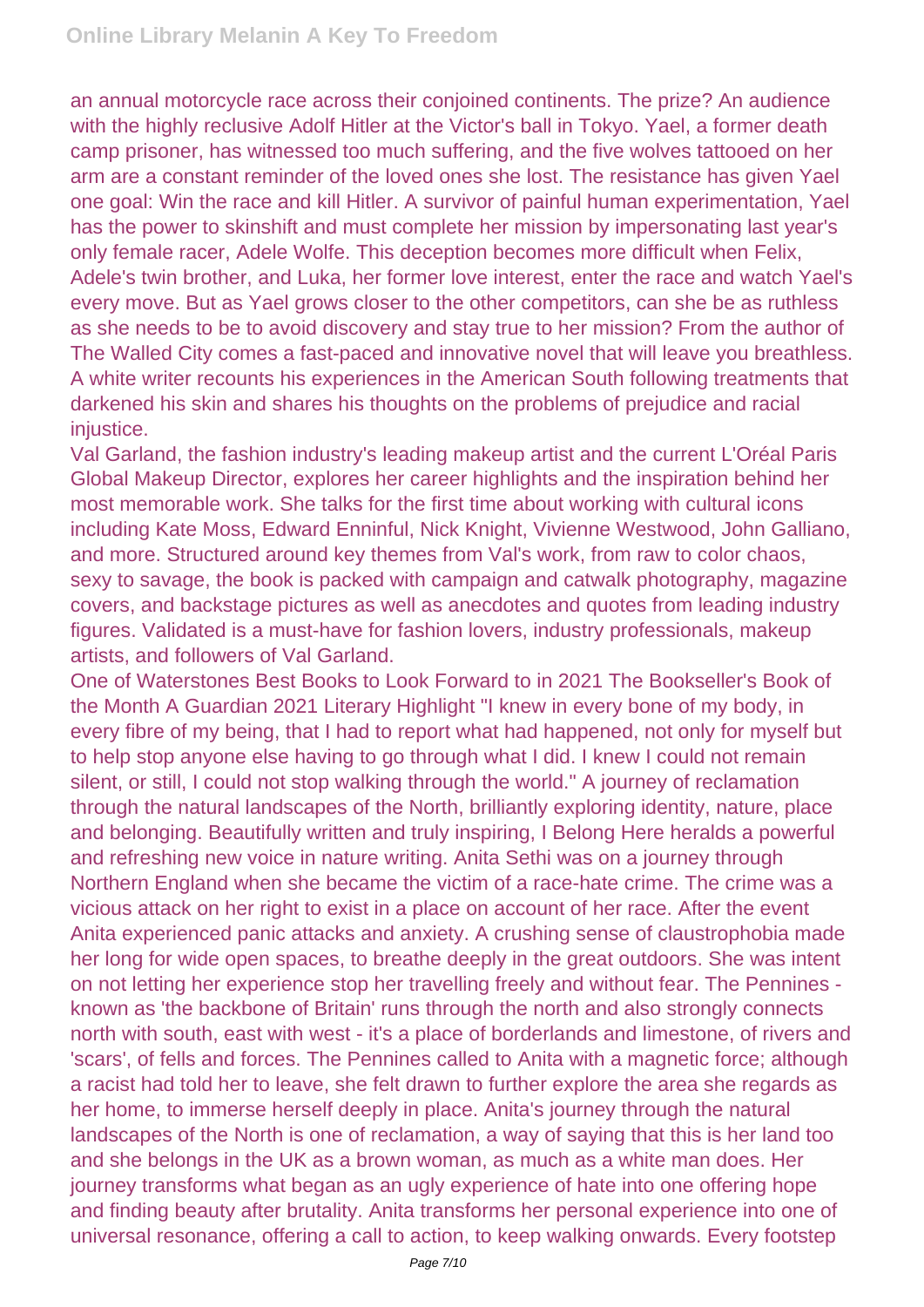taken is an act of persistence. Every word written against the rising tide of hate speech, such as this book, is an act of resistance.

Combining trenchant philosophy with lyrical memoir, Afropessimism is an unparalleled account of Blackness. Why does race seem to color almost every feature of our moral and political universe? Why does a perpetual cycle of slavery—in all its political, intellectual, and cultural forms—continue to define the Black experience? And why is anti-Black violence such a predominant feature not only in the United States but around the world? These are just some of the compelling questions that animate Afropessimism, Frank B. Wilderson III's seminal work on the philosophy of Blackness. Combining precise philosophy with a torrent of memories, Wilderson presents the tenets of an increasingly prominent intellectual movement that sees Blackness through the lens of perpetual slavery. Drawing on works of philosophy, literature, film, and critical theory, he shows that the social construct of slavery, as seen through pervasive anti-Black subjugation and violence, is hardly a relic of the past but the very engine that powers our civilization, and that without this master-slave dynamic, the calculus bolstering world civilization would collapse. Unlike any other disenfranchised group, Wilderson argues, Blacks alone will remain essentially slaves in the larger Human world, where they can never be truly regarded as Human beings, where, "at every scale of abstraction, violence saturates Black life." And while Afropessimism delivers a formidable philosophical account of being Black, it is also interwoven with dramatic set pieces, autobiographical stories that juxtapose Wilderson's seemingly idyllic upbringing in mid-century Minneapolis with the abject racism he later encounters—whether in late 1960s Berkeley or in apartheid South Africa, where he joins forces with the African National Congress. Afropessimism provides no restorative solution to the hatred that abounds; rather, Wilderson believes that acknowledging these historical and social conditions will result in personal enlightenment about the reality of our inherently racialized existence. Radical in conception, remarkably poignant, and with soaring flights of lyrical prose, Afropessimism reverberates with wisdom and painful clarity in the fractured world we inhabit. It positions Wilderson as a paradigmatic thinker and as a twenty-first-century inheritor of many of the African American literary traditions established in centuries past.

Based on the research that race, gender, consent, and body positivity should be discussed with toddlers on up, this read-aloud board book series offers adults the opportunity to begin important conversations with young children in an informed, safe, and supported way. Developed by experts in the fields of early childhood and activism against injustice, this topic-driven board book offers clear, concrete language and beautiful imagery that young children can grasp and adults can leverage for further discussion. While young children are avid observers and questioners of their world, adults often shut down or postpone conversations on complicated topics because it's hard to know where to begin. Research shows that talking about issues like race and gender from the age of two not only helps children understand what they see, but also increases self-awareness, self-esteem, and allows them to recognize and confront things that are unfair, like discrimination and prejudice. This first book in the series begins the conversation on race, with a supportive approach that considers both the child and the adult. Stunning art accompanies the simple and interactive text, and the backmatter offers additional resources and ideas for extending this discussion.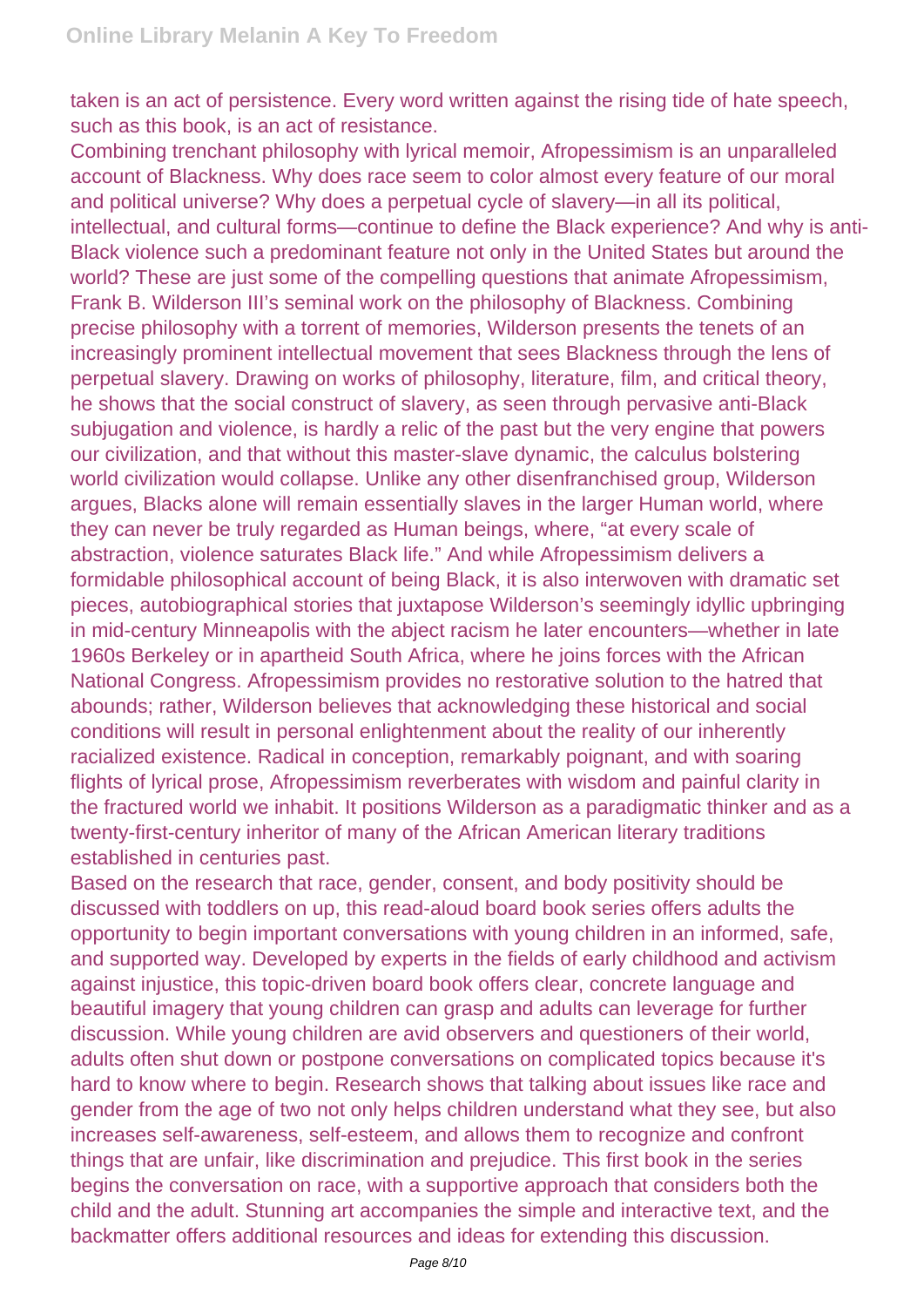## Melanin:A Key to FreedomCreatespace Independent Pub

Parkinson's disease is a neurological disorder with cardinal motor signs of resting tremor, bradykinesia and lead-pipe rigidity. In addition, many patients display non-motor symptoms, including a diminished sensation of smell, gastrointestinal problems, various disorders of sleep and some cognitive impairment. These clinical features - particularly the motor signs - manifest after a progressive death of many dopaminergic neurones in the brain. Although currently available, conventional therapies can reduce the signs of the disease, the progression of this neuronal death has proved difficult to slow or stop, and the condition is relentlessly progressive. Hence, there is a real need to develop a treatment that is neuroprotective, one that slows the pathology of the disease effectively. At present, there are several neuroprotective therapies in the experimental pipeline, but these are for the patients of tomorrow. This book focuses on two therapies that are readily available for the patients of today. They involve the use of exercise and light (i.e. photobiomodulation, the use of red to infrared light therapy (?=600-1070nm) on body tissues). The two therapies are tied together in several ways. First, in animal models of Parkinson's disease, they each have been shown to offer the key feature of neuroprotection, stimulating a series of built-in protective mechanisms within the neurones, that helps their survival, to self-protect and/or self-repair. There are also some promising indications of neuroprotection and many beneficial outcomes in parkinsonian patients. Further, both exercise and light therapies are similar in that they are non-invasive and safe to use, with no known adverse side-effects, making their combination with the conventional therapies, such as dopamine replacement drug therapy and deep brain stimulation, all the more feasible. Given the heterogeneity of Parkinson's disease in humans, tackling the condition from a range of different angles with a number of different therapies - would only serve to enhance the positive outcomes. This book considers the use of exercise and light therapies, proposing that they have the potential to make a powerful "dynamic duo", offering a most effective neuroprotective treatment option to patients.

LOS ANGELES TIMES BOOK PRIZE FINALIST • NAACP IMAGE AWARD NOMINEE • A "powerful and devastating" (The Washington Post) call to free those buried alive by America's legal system, and an inspiring true story about unwavering belief in humanity—from a gifted young lawyer and important new voice in the movement to transform the system. "An essential book for our time . . . Brittany K. Barnett is a star."—Van Jones, CEO of REFORM Alliance, CNN Host, and New York Times bestselling author Brittany K. Barnett was only a law student when she came across the case that would change her life forever—that of Sharanda Jones, single mother, business owner, and, like Brittany, Black daughter of the rural South. A victim of America's devastating war on drugs, Sharanda had been torn away from her young daughter and was serving a life sentence without parole—for a first-time drug offense. In Sharanda, Brittany saw haunting echoes of her own life, as the daughter of a formerly incarcerated mother. As she studied this case, a system came into focus in which widespread racial injustice forms the core of America's addiction to incarceration. Moved by Sharanda's plight, Brittany set to work to gain her freedom. This had never been the plan. Bright and ambitious, Brittany was a successful accountant on her way to a high-powered future in corporate law. But Sharanda's case opened the door to a harrowing journey through the criminal justice system. By day she moved billion-dollar